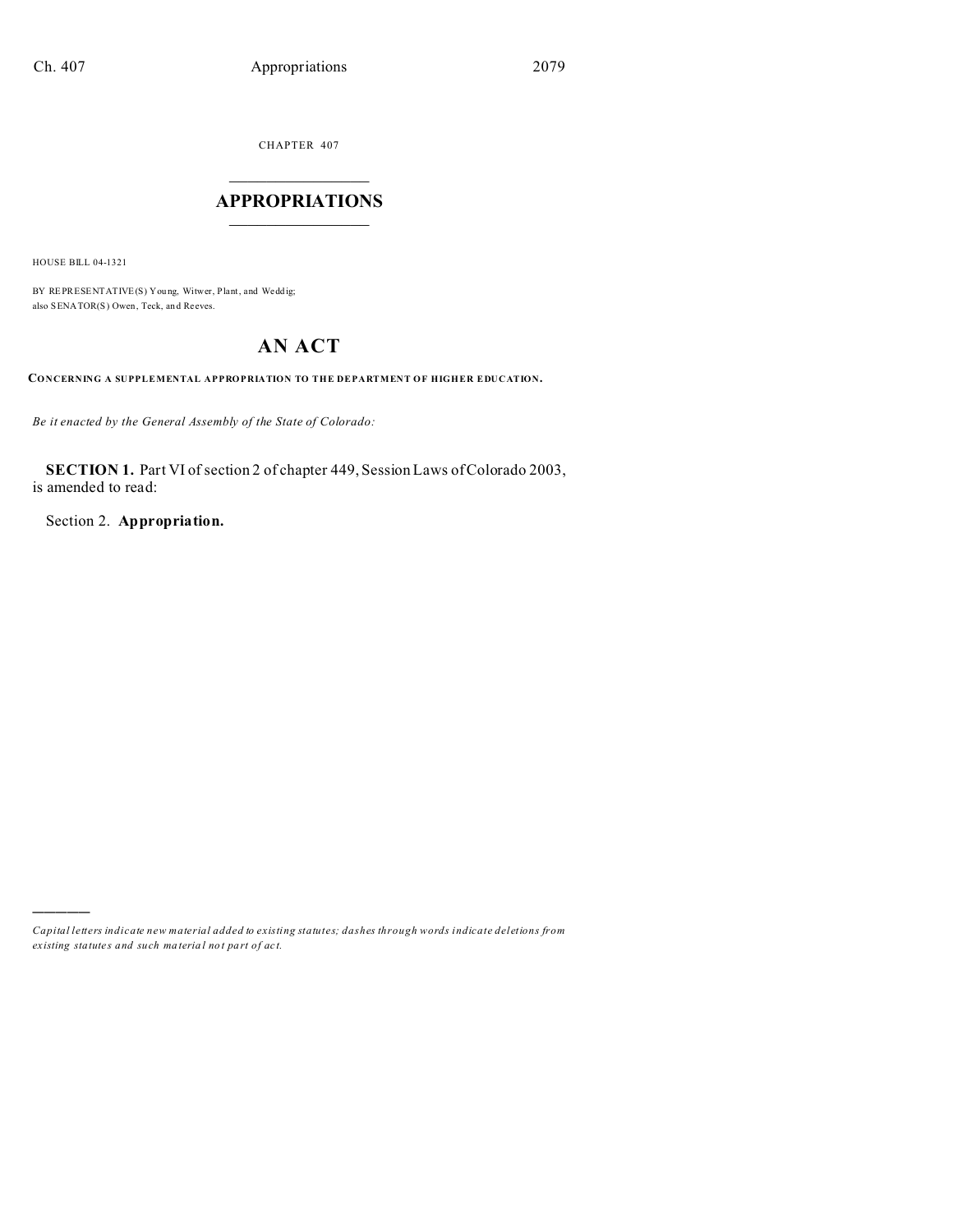|          |       |             | APPROPRIATION FROM |              |               |              |  |  |
|----------|-------|-------------|--------------------|--------------|---------------|--------------|--|--|
| ITEM &   | TOTAL | GENERAL     | GENERAL            | CASH         | CASH          | FEDERAL      |  |  |
| SUBTOTAL |       | <b>FUND</b> | <b>FUND</b>        | <b>FUNDS</b> | <b>FUNDS</b>  | <b>FUNDS</b> |  |  |
|          |       |             | <b>EXEMPT</b>      |              | <b>EXEMPT</b> |              |  |  |
|          |       |             |                    |              |               |              |  |  |

**PART VI**

**DEPARTMENT OF HIGHER EDUCATION**

## **(1) DEPARTMENT ADMINISTRATIVE OFFICE**

| Health, Life, and Dental     | 361,887 |           |        | $50,821$ <sup>a</sup> | $311,066(1)^{b}$          |     |
|------------------------------|---------|-----------|--------|-----------------------|---------------------------|-----|
|                              | 360,875 |           |        |                       | $310,054(T)$ <sup>b</sup> |     |
| Short-term Disability        | 4,743   |           |        | 537 <sup>a</sup>      | $4,064(T)$ <sup>b</sup>   | 142 |
| Salary Survey and Senior     |         |           |        |                       |                           |     |
| <b>Executive Service</b>     | 271,112 |           | 84,855 | $37,458^a$            | $148,799(T)^{b}$          |     |
| Workers' Compensation        | 16,115  |           |        | $652^\circ$           | $15,463(T)$ <sup>b</sup>  |     |
| Legal Services for 448 hours | 27,234  |           |        |                       | $27,234(T)$ <sup>b</sup>  |     |
| Purchase of Services from    |         |           |        |                       |                           |     |
| Computer Center              | 7,158   |           |        |                       | $7,158(1)^{6}$            |     |
|                              | 6,631   |           |        |                       | $6,631(T)^{b}$            |     |
| Multi-use Network Payments   | 17,568  |           |        |                       | $17,568(1)^{6}$           |     |
| Payment to Risk              |         |           |        |                       |                           |     |
| Management and Property      |         |           |        |                       |                           |     |
| Funds                        | 35,265  |           |        | $1,350^{\circ}$       | 33,915(1)                 |     |
|                              | 30,698  |           |        | $1,345^{\circ}$       | $29,353(T)^{b}$           |     |
| Leased Space                 | 321,751 |           |        | $75,424^{\circ}$      | $246,327(T)$ <sup>b</sup> |     |
|                              |         | 1,062,833 |        |                       |                           |     |
|                              |         | 1,039,159 |        |                       |                           |     |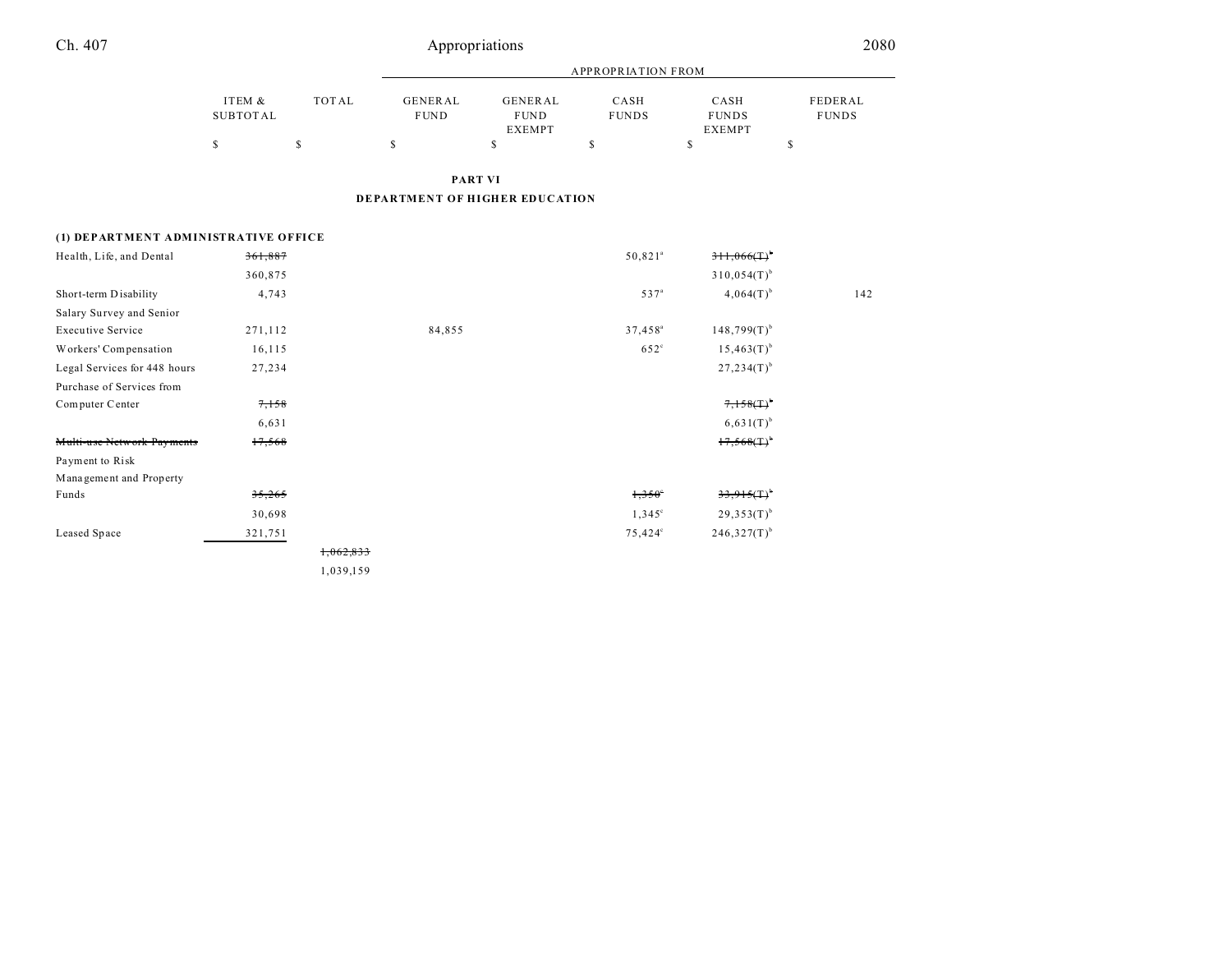| <sup>a</sup> These amounts shall be from various sources of cash funds throughout the Department. |           |                                                                                                                                                                                                                                                                                                                                                        |                      |                     |  |
|---------------------------------------------------------------------------------------------------|-----------|--------------------------------------------------------------------------------------------------------------------------------------------------------------------------------------------------------------------------------------------------------------------------------------------------------------------------------------------------------|----------------------|---------------------|--|
| Department.                                                                                       |           | <sup>b</sup> Of these amounts \$389, 151 \$370, 243 shall be from statewide and departmental indirect cost recoveries, \$391, 351 \$386, 590 shall be from Limited Gaming Revenues<br>deposited in the State Historical Fund, pursuant to Section 12-47.1-1201, C.R.S., and \$31,092 shall be from various sources of cash funds exempt throughout the |                      |                     |  |
| <sup>c</sup> These amounts shall be from the Private Occupational Schools Fund.                   |           |                                                                                                                                                                                                                                                                                                                                                        |                      |                     |  |
|                                                                                                   |           |                                                                                                                                                                                                                                                                                                                                                        |                      |                     |  |
| (2) COLORADO COMMISSION ON HIGHER EDUCATION <sup>45, 46, 47</sup>                                 |           |                                                                                                                                                                                                                                                                                                                                                        |                      |                     |  |
| (A) Administration                                                                                | 2,097,377 |                                                                                                                                                                                                                                                                                                                                                        | $168,025(T)^{a}$     | $1,929,352(T)^{b}$  |  |
|                                                                                                   |           |                                                                                                                                                                                                                                                                                                                                                        |                      | $(28.9$ FTE)        |  |
| Authority.                                                                                        |           | a This amount shall be from statewide and departmental indirect cost recoveries paid by the Colorado Student Loan Program and the Colorado Student Obligation Bond                                                                                                                                                                                     |                      |                     |  |
| <sup>b</sup> This amount shall be from statewide and departmental indirect cost recoveries.       |           |                                                                                                                                                                                                                                                                                                                                                        |                      |                     |  |
| (B) Division of Private                                                                           |           |                                                                                                                                                                                                                                                                                                                                                        |                      |                     |  |
| <b>Occupational Schools</b>                                                                       | 559,235   |                                                                                                                                                                                                                                                                                                                                                        | 461,001 <sup>ª</sup> | 98,234 <sup>b</sup> |  |
|                                                                                                   |           |                                                                                                                                                                                                                                                                                                                                                        | $(6.5$ FTE)          | $(1.3$ FTE)         |  |
| <sup>a</sup> This amount shall be from the Private Occupational Schools Fund.                     |           |                                                                                                                                                                                                                                                                                                                                                        |                      |                     |  |
| <sup>b</sup> This amount shall be from reserves in the Private Occupational Schools Fund.         |           |                                                                                                                                                                                                                                                                                                                                                        |                      |                     |  |
| (C) Special Purpose                                                                               |           |                                                                                                                                                                                                                                                                                                                                                        |                      |                     |  |
| Western Interstate                                                                                |           |                                                                                                                                                                                                                                                                                                                                                        |                      |                     |  |
| Commission for Higher                                                                             |           |                                                                                                                                                                                                                                                                                                                                                        |                      |                     |  |
| Education (WICHE)                                                                                 | 105,000   |                                                                                                                                                                                                                                                                                                                                                        |                      | $105,000(T)^{a}$    |  |
| WICHE - Optometry                                                                                 | 311,981   |                                                                                                                                                                                                                                                                                                                                                        |                      | $311,981(T)^{a}$    |  |
|                                                                                                   |           |                                                                                                                                                                                                                                                                                                                                                        |                      |                     |  |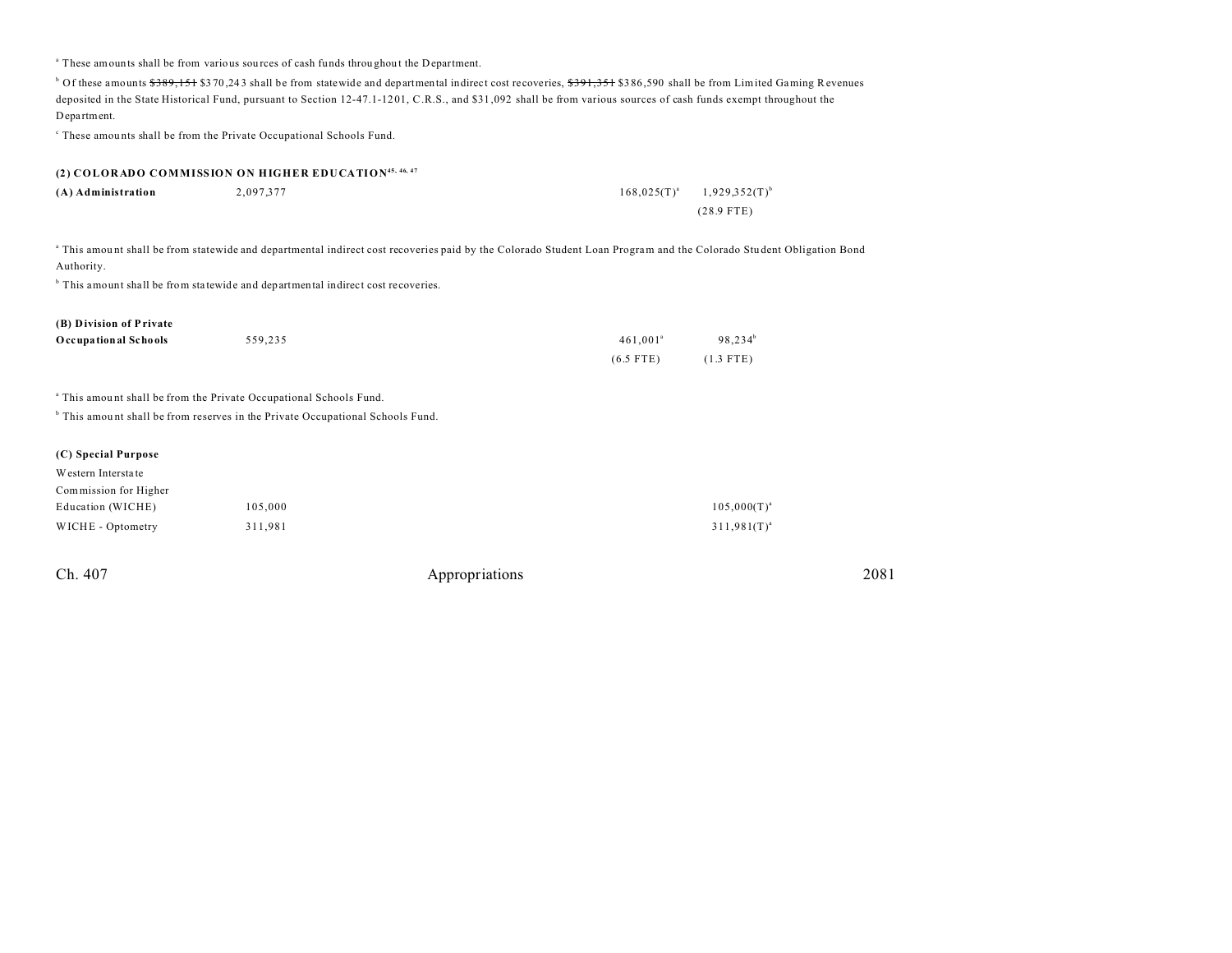|                           |                           |       | <b>APPROPRIATION FROM</b> |                                                |                         |                                       |                         |  |
|---------------------------|---------------------------|-------|---------------------------|------------------------------------------------|-------------------------|---------------------------------------|-------------------------|--|
|                           | ITEM &<br><b>SUBTOTAL</b> | TOTAL | GENERAL<br><b>FUND</b>    | <b>GENERAL</b><br><b>FUND</b><br><b>EXEMPT</b> | CASH<br><b>FUNDS</b>    | CASH<br><b>FUNDS</b><br><b>EXEMPT</b> | FEDERAL<br><b>FUNDS</b> |  |
|                           | $\mathbb{S}$              | \$    | \$                        | \$                                             | \$                      | \$                                    | \$                      |  |
|                           |                           |       |                           |                                                |                         |                                       |                         |  |
| Advanced Technology       |                           |       |                           |                                                |                         |                                       |                         |  |
| Grants                    | 775,000                   |       |                           |                                                |                         | $775,000(T)^{b}$                      |                         |  |
| Veterinary School Program |                           |       |                           |                                                |                         |                                       |                         |  |
| Needs                     | 285,000                   |       |                           |                                                | $122,600^{\circ}$       | $162,400(T)^{a}$                      |                         |  |
| Enrollment/Cash Fund      |                           |       |                           |                                                |                         |                                       |                         |  |
| Contingency <sup>48</sup> | 27,858,287                |       |                           |                                                | 27,858,287 <sup>d</sup> |                                       |                         |  |
|                           | 29, 335, 268              |       |                           |                                                |                         |                                       |                         |  |
|                           |                           |       |                           |                                                |                         |                                       |                         |  |

31,991,880

<sup>a</sup> These amounts shall be from statewide and departmental indirect cost recoveries.

b This amount shall be from Waste Tire Recycling Development Cash Fund moneys deposited in the Advanced Technology Fund, and it is shown for informational purposes only, since moneys in the Advanced Technology Fund are continuously appropriated pursuant to Section 23-1-106.5(9), C.R.S.

<sup>c</sup> This amount shall be from the Western Interstate Commission on Higher Education.

d This amou nt shall be from tuition and cash fund revenue from the governing boards, in addition to what is appropriated to the governing boards. This spending au thority may be tra nsferred to the governing boards.

#### **(3) CO LORAD O C OM M ISSION ON HIGHE R EDU CATION FINANC IAL AID <sup>49</sup>**

**(A) Ne ed Based Grants**

General Need Based Grants 38,002,682

37,935,202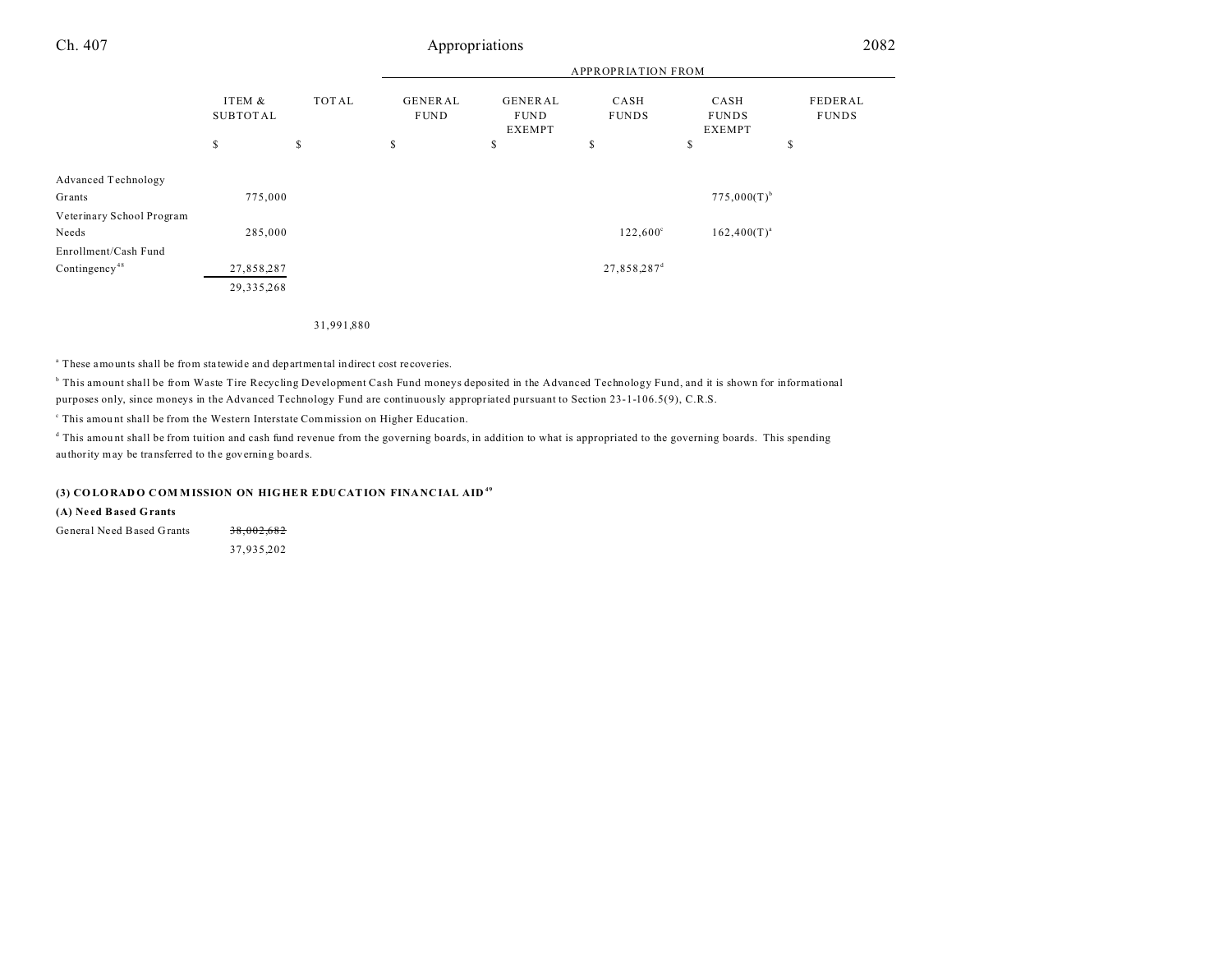| Governor's Opportunity       |            |            |                 |           |
|------------------------------|------------|------------|-----------------|-----------|
| Scholarships <sup>50</sup>   | 8,000,000  |            |                 |           |
|                              | 46,002,682 | 46,002,682 |                 |           |
|                              | 45,935,202 | 45,935,202 |                 |           |
| (B) Merit Based Grants       | 6,877,309  | 6,877,309  |                 |           |
|                              | 6,865,097  | 6,865,097  |                 |           |
| (C) Work Study 51            | 15,030,062 | 15,030,062 |                 |           |
|                              |            |            |                 |           |
|                              | 15,003,374 | 15,003,374 |                 |           |
| (D) Special Purpose          |            |            |                 |           |
| Required Federal Match       | 3,376,350  | 2,076,350  |                 | 1,300,000 |
| Veterans'/Law Enforcement/   |            |            |                 |           |
| POW Tuition Assistance       | 108,021    | 108,021    |                 |           |
|                              | 214,401    | 214,401    |                 |           |
| Native American              |            |            |                 |           |
| Students/Fort Lewis College  | 6,046,330  | 6,046,330  |                 |           |
| Early Childhood Professional |            |            |                 |           |
| Loan Repayment               | 66,000     |            | $66,000(T)^{a}$ |           |
|                              | 9,596,701  |            |                 |           |
|                              | 9,703,081  |            |                 |           |
|                              |            |            |                 |           |

77,506,754

<sup>a</sup> This amount shall be from federal Child Care Development Funds transferred from the Department of Human Services.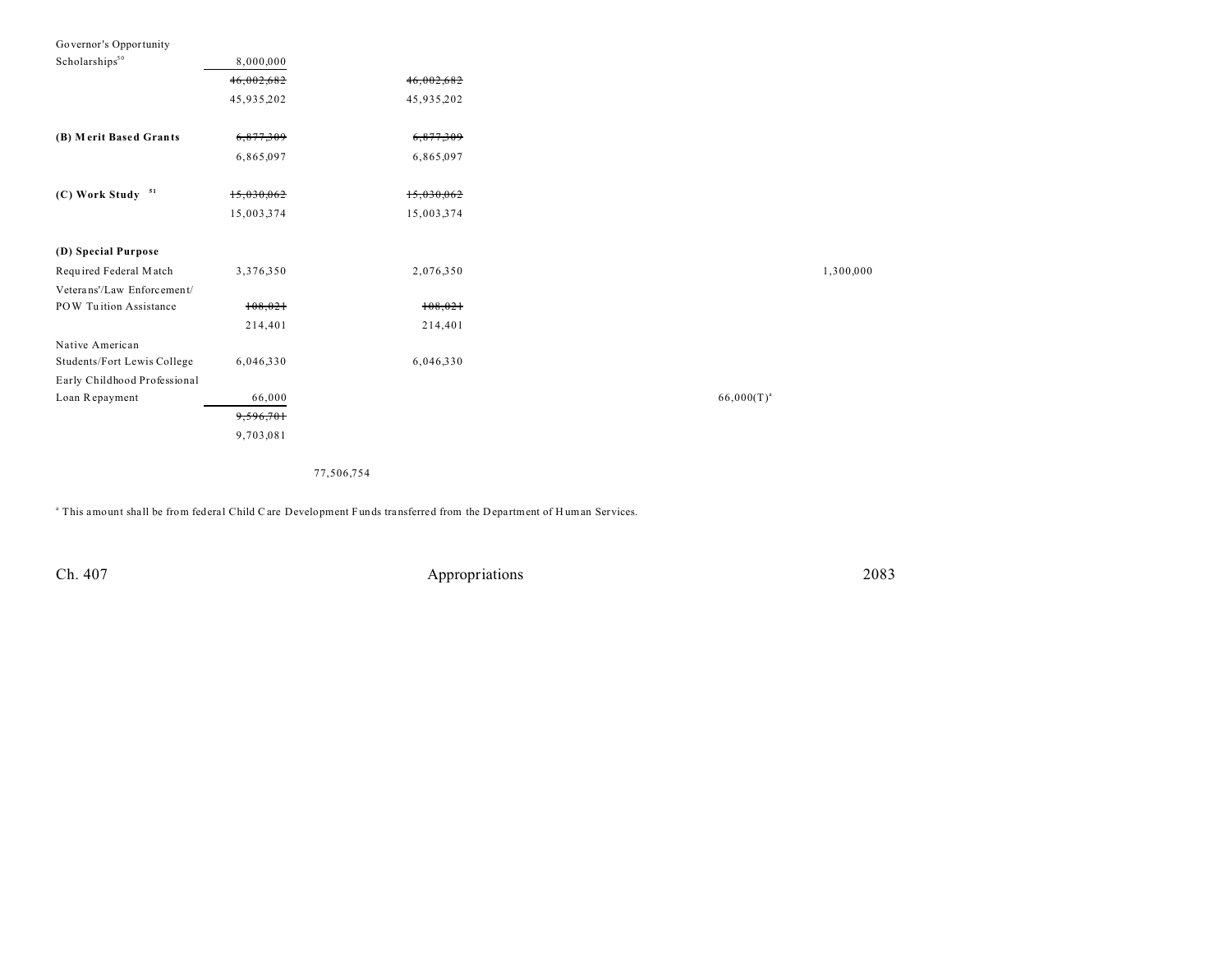|                                                                                                                                              |                           |              |                               |                                                | <b>APPROPRIATION FROM</b> |                                       |                         |
|----------------------------------------------------------------------------------------------------------------------------------------------|---------------------------|--------------|-------------------------------|------------------------------------------------|---------------------------|---------------------------------------|-------------------------|
|                                                                                                                                              | ITEM &<br><b>SUBTOTAL</b> | <b>TOTAL</b> | <b>GENERAL</b><br><b>FUND</b> | <b>GENERAL</b><br><b>FUND</b><br><b>EXEMPT</b> | CASH<br><b>FUNDS</b>      | CASH<br><b>FUNDS</b><br><b>EXEMPT</b> | FEDERAL<br><b>FUNDS</b> |
|                                                                                                                                              | $\mathbb S$               | \$           | $\mathbb S$                   | \$                                             | s                         | \$                                    | \$                      |
| (4) GOVERNING BOARDS AND LOCAL DISTRICT JUNIOR<br>COLLEGES <sup>45</sup><br>(A) TRUSTEES OF THE STATE COLLEGES IN COLORADO <sup>52, 53</sup> |                           |              |                               |                                                |                           |                                       |                         |
| Governing Board and General Campuses                                                                                                         |                           |              |                               |                                                |                           |                                       |                         |
| General Fund and Tuition                                                                                                                     |                           |              |                               |                                                |                           |                                       |                         |
| Allocation                                                                                                                                   | 58,615,289                |              | 32,988,644                    |                                                | 25,626,645 <sup>a</sup>   |                                       |                         |
|                                                                                                                                              | $(888.7$ FTE)             |              |                               |                                                |                           |                                       |                         |
| Other Than Tuition Revenue                                                                                                                   | 1,001,392                 |              |                               |                                                | $1,001,392^b$             |                                       |                         |
| Auxiliary Revenue                                                                                                                            | 3,205,174                 |              |                               |                                                | 3,205,174°                |                                       |                         |
|                                                                                                                                              | 62,821,855                |              |                               |                                                |                           |                                       |                         |
| <sup>a</sup> This amount shall be from tuition revenue.                                                                                      |                           |              |                               |                                                |                           |                                       |                         |
| <sup>b</sup> This amount shall be from other than tuition revenue.                                                                           |                           |              |                               |                                                |                           |                                       |                         |
| <sup>c</sup> This amount shall be from auxiliary revenue.                                                                                    |                           |              |                               |                                                |                           |                                       |                         |
| (B) TRUSTEES OF METROPOLITAN STATE COLLEGE OF DENVER <sup>52,</sup>                                                                          |                           |              |                               |                                                |                           |                                       |                         |
| 53                                                                                                                                           |                           |              |                               |                                                |                           |                                       |                         |

| Governing Board and General Campuses |               |            |                        |
|--------------------------------------|---------------|------------|------------------------|
| General Fund and Tuition             |               |            |                        |
| Allocation                           | 74.084.071    | 33.951.845 | 40,132,226             |
|                                      | $(986.0$ FTE) |            |                        |
| Other Than Tuition Revenue           | 2.001.146     |            | $2,001,146^{\text{h}}$ |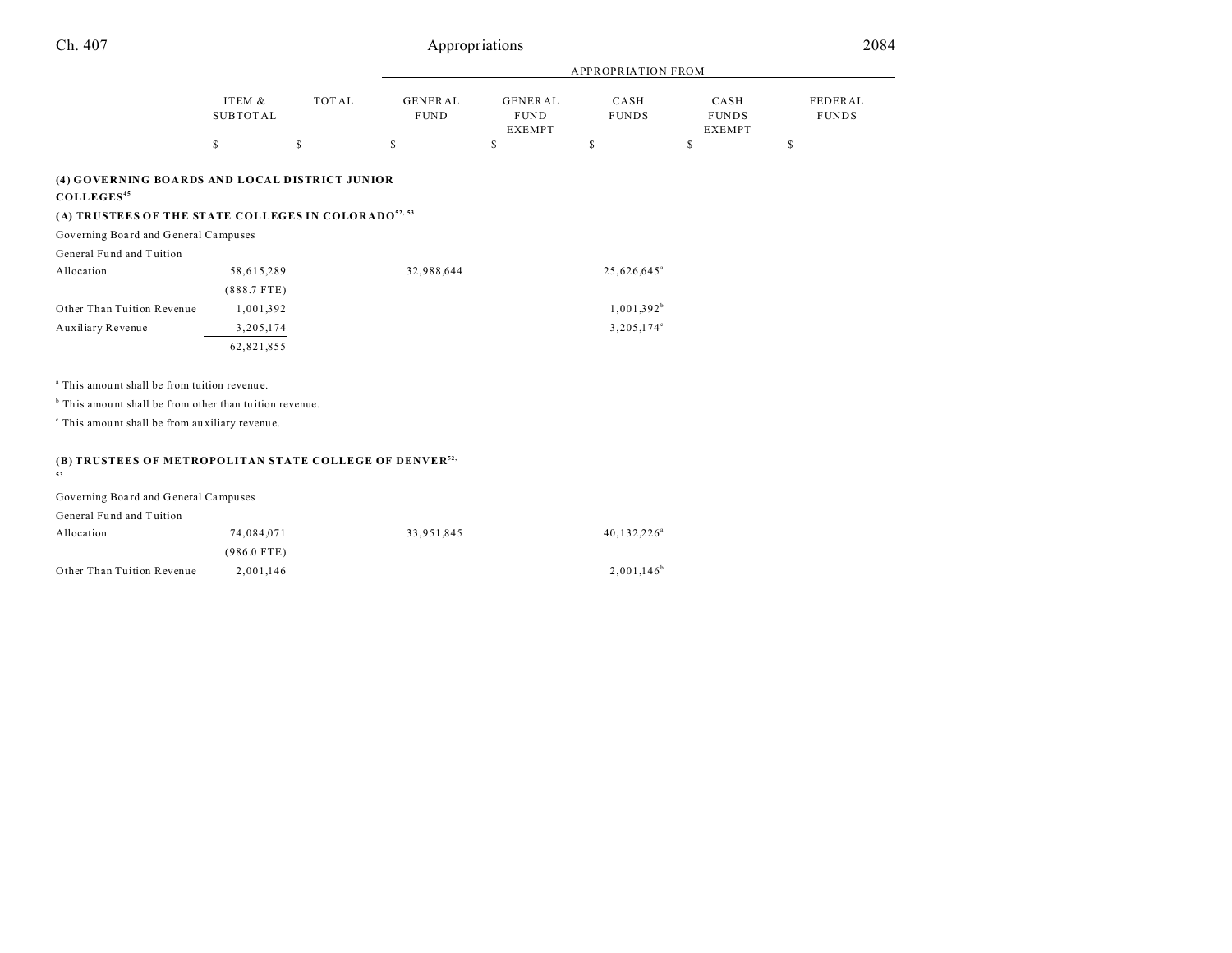Auxiliary Revenue 4,722,469 4,722,469 4,722,469 4,722,469 4,722,469 4,722,469 4,722,469 4,722,469 4,722,469 4,722,469 4,722,469 4,722,469 4,722,469 4,722,469 4,722,469 4,722,469 4,722,469 4,722,469 4,722,469 4,722,469 4,72

80,807,686

<sup>a</sup> This amount shall be from tuition revenue.

<sup>b</sup> This amount shall be from other than tuition revenue.

c This amou nt shall be from au xiliary revenue.

## **(C) BOARD OF GOVERNORS OF THE C OLORADO STATE UNIVERSITY SYSTEM 52, 53**

Governing Board and General Campuses

| General Fund and Tuition   |                 |             |                           |                      |
|----------------------------|-----------------|-------------|---------------------------|----------------------|
| Allocation                 | 250,449,566     | 109,183,992 | 141,265,574 <sup>a</sup>  |                      |
|                            | $(3,630.4$ FTE) |             |                           |                      |
| Other Than Tuition Revenue | 30,133,917      |             | $29,963,917^b$            | $170,000(T)^{\circ}$ |
| Auxiliary Revenue          | 25,738,000      |             | $25,738,000$ <sup>d</sup> |                      |
|                            | 306, 321, 483   |             |                           |                      |

<sup>a</sup> This amount shall be from tuition revenue.

<sup>b</sup> This amount shall be from other than tuition revenue.

This amount shall be from moneys appropriated to the Department of Local Affairs from the Local Government Mineral Impact Fund, created in Section 34-63-102 (5), C.R.S. This amount represents a 200 4 calendar year grant; any unexpended balance on June 3 0, 20 04, is intended to roll forward and rema in available for expenditure in FY 2004-05.

d This amou nt shall be from au xiliary revenue.

### **(D) TRUSTEES OF FORT LEWIS COLLEGE 52, 53**

| Governing Board and General Campuses |            |           |                         |
|--------------------------------------|------------|-----------|-------------------------|
| General Fund and Tuition             |            |           |                         |
| Allocation                           | 28.865.657 | 7,435,161 | 21,430,496 <sup>a</sup> |
|                                      |            |           |                         |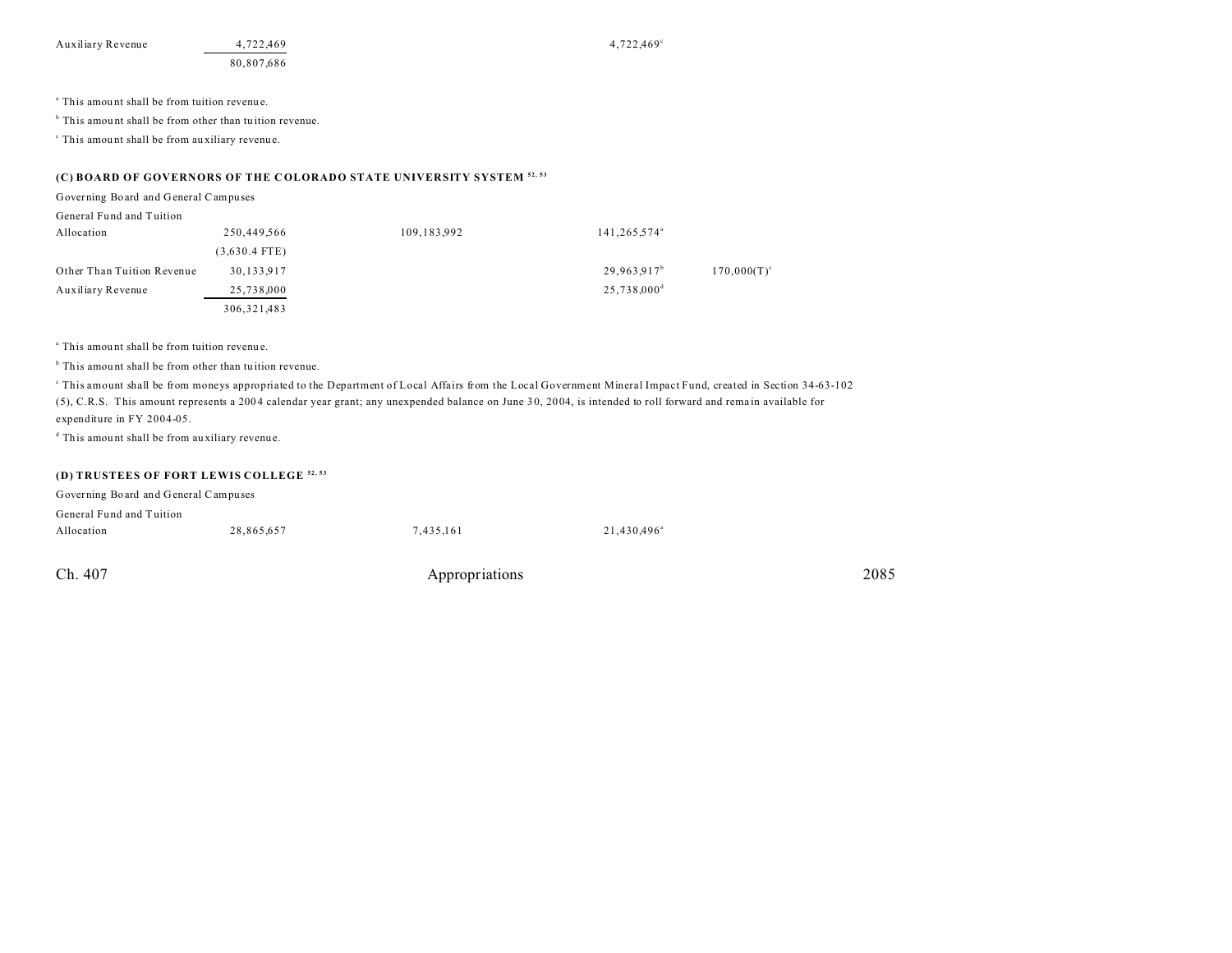|                            |                    |       | APPROPRIATION FROM            |                                         |                          |                                |                         |  |
|----------------------------|--------------------|-------|-------------------------------|-----------------------------------------|--------------------------|--------------------------------|-------------------------|--|
|                            | ITEM &<br>SUBTOTAL | TOTAL | <b>GENERAL</b><br><b>FUND</b> | GENERAL<br><b>FUND</b><br><b>EXEMPT</b> | CASH<br><b>FUNDS</b>     | CASH<br><b>FUNDS</b><br>EXEMPT | FEDERAL<br><b>FUNDS</b> |  |
|                            | \$                 | S     | s                             | ъ                                       | S                        | S                              | \$                      |  |
|                            | $(402.9$ FTE)      |       |                               |                                         |                          |                                |                         |  |
| Other Than Tuition Revenue | 2,090,016          |       |                               |                                         | $2,043,926^b$            | $46,090(T)^c$                  |                         |  |
| Auxiliary Revenue          | 2,184,395          |       |                               |                                         | $2,184,395$ <sup>d</sup> |                                |                         |  |
|                            | 33,140,068         |       |                               |                                         |                          |                                |                         |  |

<sup>a</sup> This amount shall be from tuition revenue.

<sup>b</sup> This amount shall be from other than tuition revenue.

This amount shall be from moneys appropriated to the Department of Local Affairs from the Local Government Mineral Impact Fund, created in Section 34-63-102 (5), C.R.S. This amount represents a 200 4 calendar year grant; any unexpended balance on June 3 0, 20 04, is intended to roll forward and rema in available for expenditure in FY 2004-05.

d This amou nt shall be from au xiliary revenue.

## **(E) REGENTS OF THE UNIVERSITY OF COLORADO47, 52, 53**

| Governing Board and General Campuses |                 |               |                          |            |
|--------------------------------------|-----------------|---------------|--------------------------|------------|
| General Fund and Tuition             |                 |               |                          |            |
| Allocation                           | 507,877,094     | 155, 172, 841 | 352,704,253 <sup>a</sup> |            |
|                                      | $(6,037.5$ FTE) |               |                          |            |
| Other Than Tuition Revenue           | 55,696,334      |               | $47,139,363^b$           | 8,556,971° |
| Auxiliary Revenue                    | 37,412,789      |               | 37,412,789 <sup>d</sup>  |            |
|                                      | 600,986,217     |               |                          |            |

<sup>a</sup> This amount shall be from tuition revenue.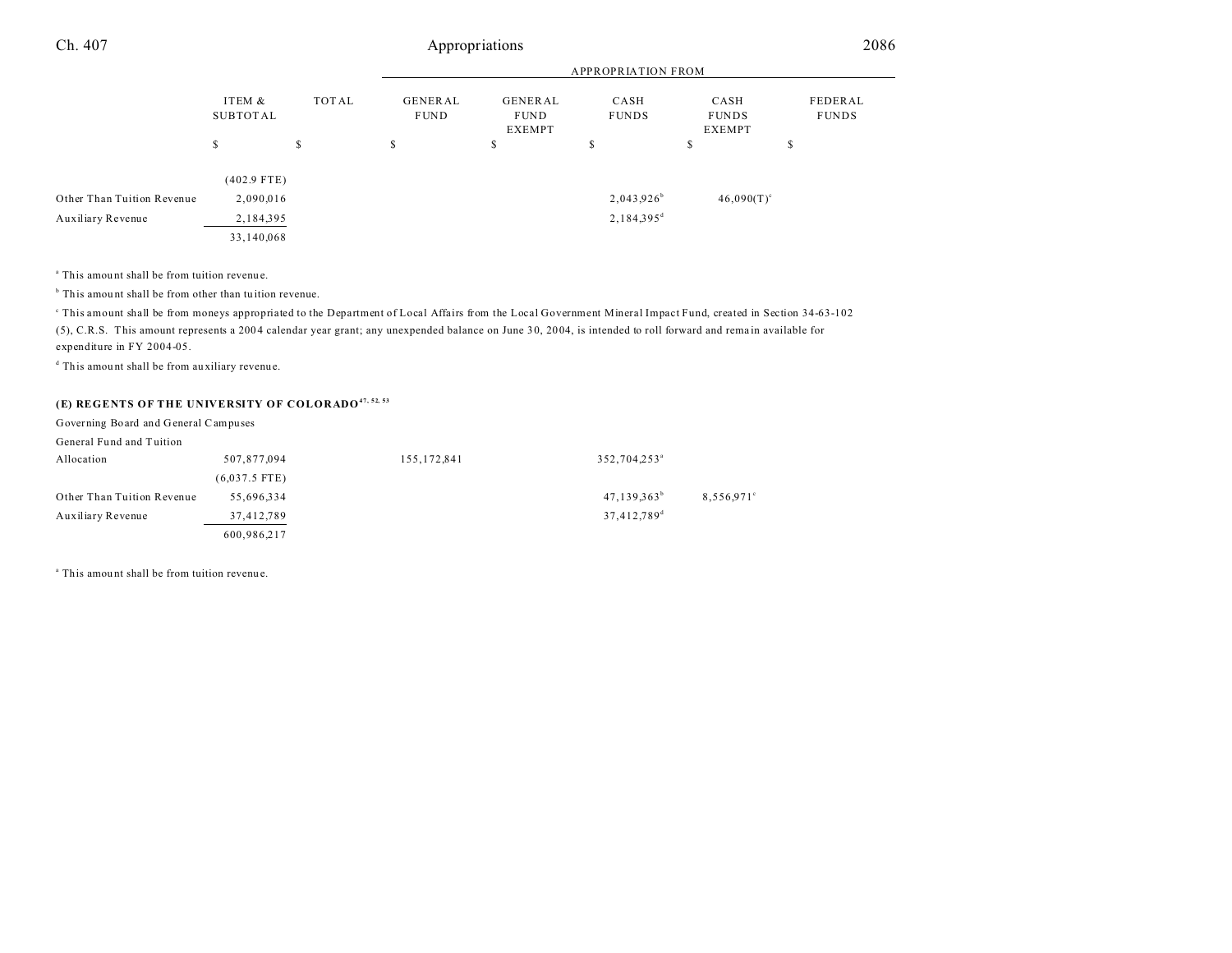<sup>b</sup> This amount shall be from other than tuition revenue.

<sup>c</sup> Of this amount, \$7,899,440 shall be from the Tobacco Litigation Settlement Cash Fund created in Section 24-22-115, C.R.S., pursuant to Section 24-75-1104 (1) (c), C.R.S., and \$6 57,5 31(T ) shall be from moneys appropriated to the Department of Local Affairs from the Local Government Mineral Impact Fund, created in Section 34-63-102 (5), C.R.S. This amount represents a 2004 calendar year grant; any unexpended balance on June 30, 2004, is intended to roll forward and remain available for expenditure in FY 2004-05.

d This amou nt shall be from au xiliary revenue.

### **(F) TRUSTEES OF THE COLORADO SCHO OL OF M INES52, 53**

| Governing Board and General Campus |               |            |                        |                      |
|------------------------------------|---------------|------------|------------------------|----------------------|
| General Fund and Tuition           |               |            |                        |                      |
| Allocation                         | 47,677,230    | 17,187,980 | $30,489,250^{\circ}$   |                      |
|                                    | $(570.1$ FTE) |            |                        |                      |
| Other Than Tuition Revenue         | 1,624,438     |            | 1,374,438 <sup>b</sup> | $250,000(T)^{\circ}$ |
| Auxiliary Revenue                  | 650,000       |            | $650,000$ <sup>d</sup> |                      |
|                                    | 49,951,668    |            |                        |                      |

<sup>a</sup> This amount shall be from tuition revenue.

<sup>b</sup> This amount shall be from other than tuition revenue.

This amount shall be from the Oil and Gas Conservation Commission in the Department of Natural Resources and shall be for the management and operations of the

Colorado Energy Research Institute created pursuant to Section 23-41-114, C.R.S.

d This amou nt shall be from au xiliary revenue.

### **(G) UNIVERSITY OF NORTHERN COLORADO52, 53**

| Governing Board and General Campus |                 |            |                         |
|------------------------------------|-----------------|------------|-------------------------|
| General Fund and Tuition           |                 |            |                         |
| Allocation                         | 72.282.380      | 33.590.909 | 38.691.471 <sup>a</sup> |
|                                    | $(1,079.9$ FTE) |            |                         |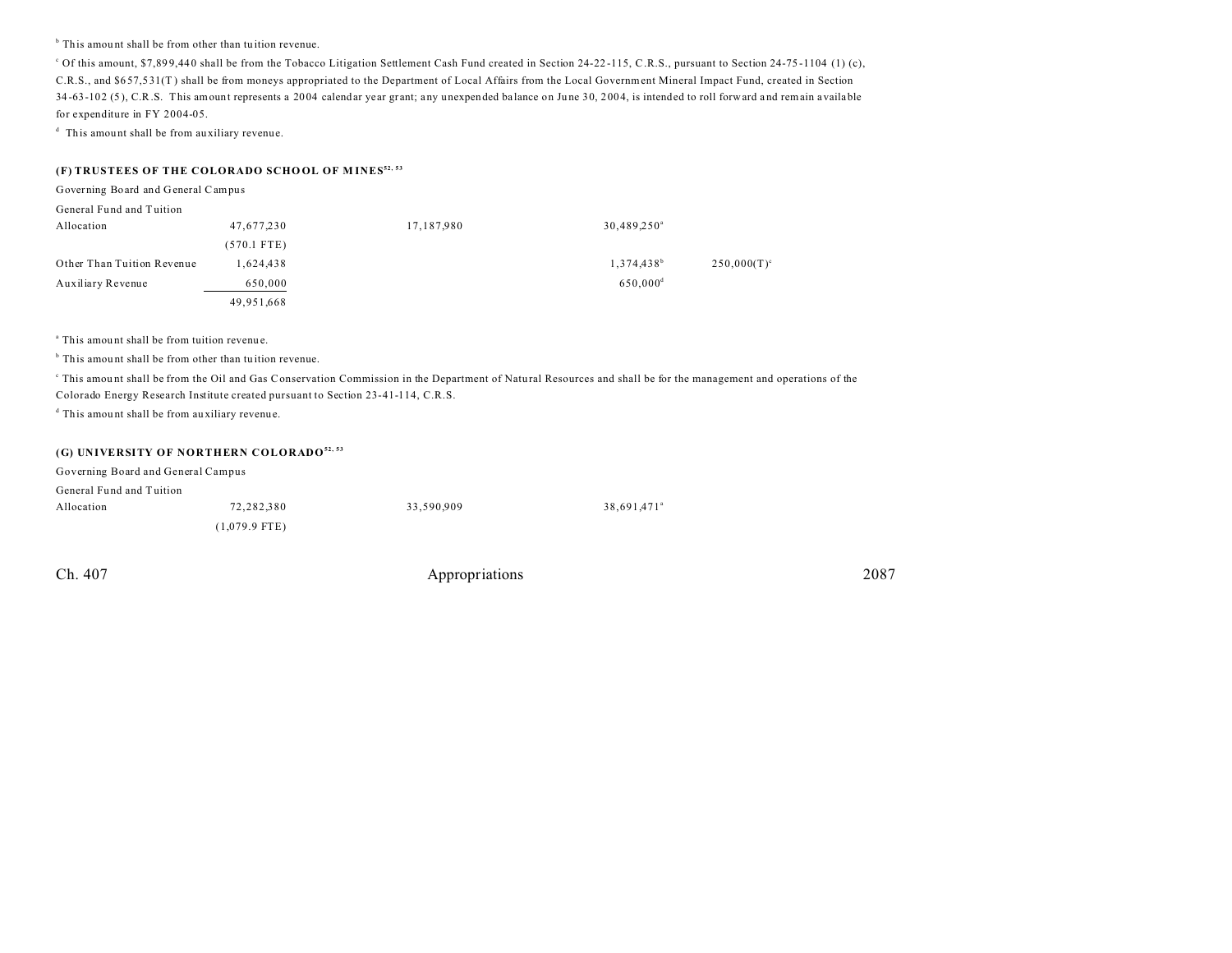|                                                                    |                           |       | <b>APPROPRIATION FROM</b>     |                                         |                          |                                       |                         |  |  |  |
|--------------------------------------------------------------------|---------------------------|-------|-------------------------------|-----------------------------------------|--------------------------|---------------------------------------|-------------------------|--|--|--|
|                                                                    | ITEM &<br><b>SUBTOTAL</b> | TOTAL | <b>GENERAL</b><br><b>FUND</b> | GENERAL<br><b>FUND</b><br><b>EXEMPT</b> | CASH<br><b>FUNDS</b>     | CASH<br><b>FUNDS</b><br><b>EXEMPT</b> | FEDERAL<br><b>FUNDS</b> |  |  |  |
|                                                                    | $\mathbb{S}$              | \$    | \$                            | \$                                      | $\mathbb{S}$             | \$                                    | \$                      |  |  |  |
| Other Than Tuition Revenue                                         | 4,280,041                 |       |                               |                                         | $4,280,041^b$            |                                       |                         |  |  |  |
| Auxiliary Revenue                                                  | 1,372,614                 |       |                               |                                         | $1,372,614^{\circ}$      |                                       |                         |  |  |  |
|                                                                    | 77,935,035                |       |                               |                                         |                          |                                       |                         |  |  |  |
|                                                                    |                           |       |                               |                                         |                          |                                       |                         |  |  |  |
| <sup>a</sup> This amount shall be from tuition revenue.            |                           |       |                               |                                         |                          |                                       |                         |  |  |  |
| <sup>b</sup> This amount shall be from other than tuition revenue. |                           |       |                               |                                         |                          |                                       |                         |  |  |  |
| <sup>c</sup> This amount shall be from auxiliary revenue.          |                           |       |                               |                                         |                          |                                       |                         |  |  |  |
|                                                                    |                           |       |                               |                                         |                          |                                       |                         |  |  |  |
| (H) STATE BOARD FOR COMMUNITY COLLEGES AND                         |                           |       |                               |                                         |                          |                                       |                         |  |  |  |
| OCCUPATIONAL EDUCATION STATE SYSTEM COMMUNITY                      |                           |       |                               |                                         |                          |                                       |                         |  |  |  |
| COLLEGES <sup>52, 53</sup>                                         |                           |       |                               |                                         |                          |                                       |                         |  |  |  |
| Governing Board and General Campuses                               |                           |       |                               |                                         |                          |                                       |                         |  |  |  |
| General Fund and Tuition                                           |                           |       |                               |                                         |                          |                                       |                         |  |  |  |
| Allocation                                                         | 212,565,713               |       | 106,279,979                   |                                         | 106,285,734 <sup>ª</sup> |                                       |                         |  |  |  |
|                                                                    | $(4,495.1$ FTE)           |       |                               |                                         |                          |                                       |                         |  |  |  |
| Other Than Tuition Revenue                                         | 10,285,031                |       |                               |                                         | $8,285,031^b$            | $2,000,000(L)^c$                      |                         |  |  |  |
| Auxiliary Revenue                                                  | 609,228                   |       |                               |                                         | $609,228$ <sup>d</sup>   |                                       |                         |  |  |  |
|                                                                    | 223,459,972               |       |                               |                                         |                          |                                       |                         |  |  |  |
|                                                                    |                           |       |                               |                                         |                          |                                       |                         |  |  |  |

<sup>a</sup> This amount shall be from tuition revenue.

<sup>b</sup> This amount shall be from other than tuition revenue.

c This amount shall be from local property tax collections.

÷,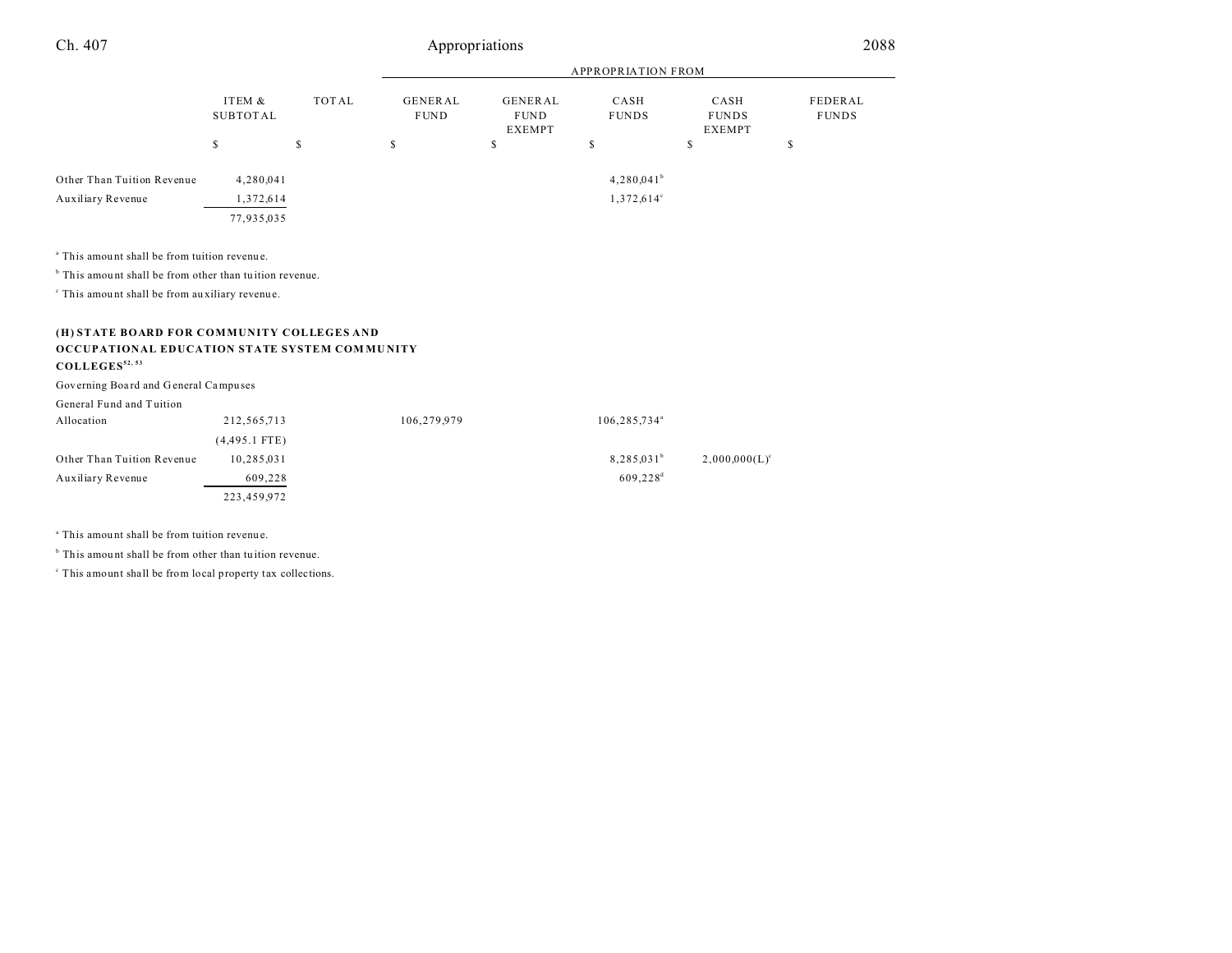d This amou nt shall be from au xiliary revenue.

| (I) LOCAL DISTRICT                         |            |               |                                                                                                                                                              |                    |
|--------------------------------------------|------------|---------------|--------------------------------------------------------------------------------------------------------------------------------------------------------------|--------------------|
| <b>JUNIOR COLLEGE</b>                      |            |               |                                                                                                                                                              |                    |
| <b>GRANTS PURSUANT TO</b>                  |            |               |                                                                                                                                                              |                    |
| <b>SECTION 23-71-301,</b>                  |            |               |                                                                                                                                                              |                    |
| C.R.S.                                     | 11,038,334 |               | 11,038,334                                                                                                                                                   |                    |
|                                            |            | 1,446,462,318 |                                                                                                                                                              |                    |
|                                            |            |               |                                                                                                                                                              |                    |
| (5) ADVISORY COMMISSION ON FAMILY MEDICINE |            |               |                                                                                                                                                              |                    |
| Residency Training                         |            |               |                                                                                                                                                              |                    |
| Programs                                   | 1,665,800  |               |                                                                                                                                                              |                    |
| Commission Expenses                        | 85,868     |               |                                                                                                                                                              |                    |
|                                            |            | 1,751,668     |                                                                                                                                                              | $1,751,668(T)^{a}$ |
|                                            |            |               |                                                                                                                                                              |                    |
|                                            |            |               | <sup>a</sup> Of this amount \$1,524,626 shall be from Medicaid funds appropriated in the Department of Health Care Policy and Financing, and \$227,042 shall |                    |

 $$227,042$  shall be from indirect cost recoveries.

| <b>(6) DIVISION OF OCCUPATIONAL EDUCATION</b> |         |                  |  |  |
|-----------------------------------------------|---------|------------------|--|--|
| (A) Administrative Costs                      | 562.036 | $562,036(T)^{a}$ |  |  |
|                                               |         | $(9.0$ FTE)      |  |  |

<sup>a</sup> This amount shall be from statewide and departmental indirect cost recoveries.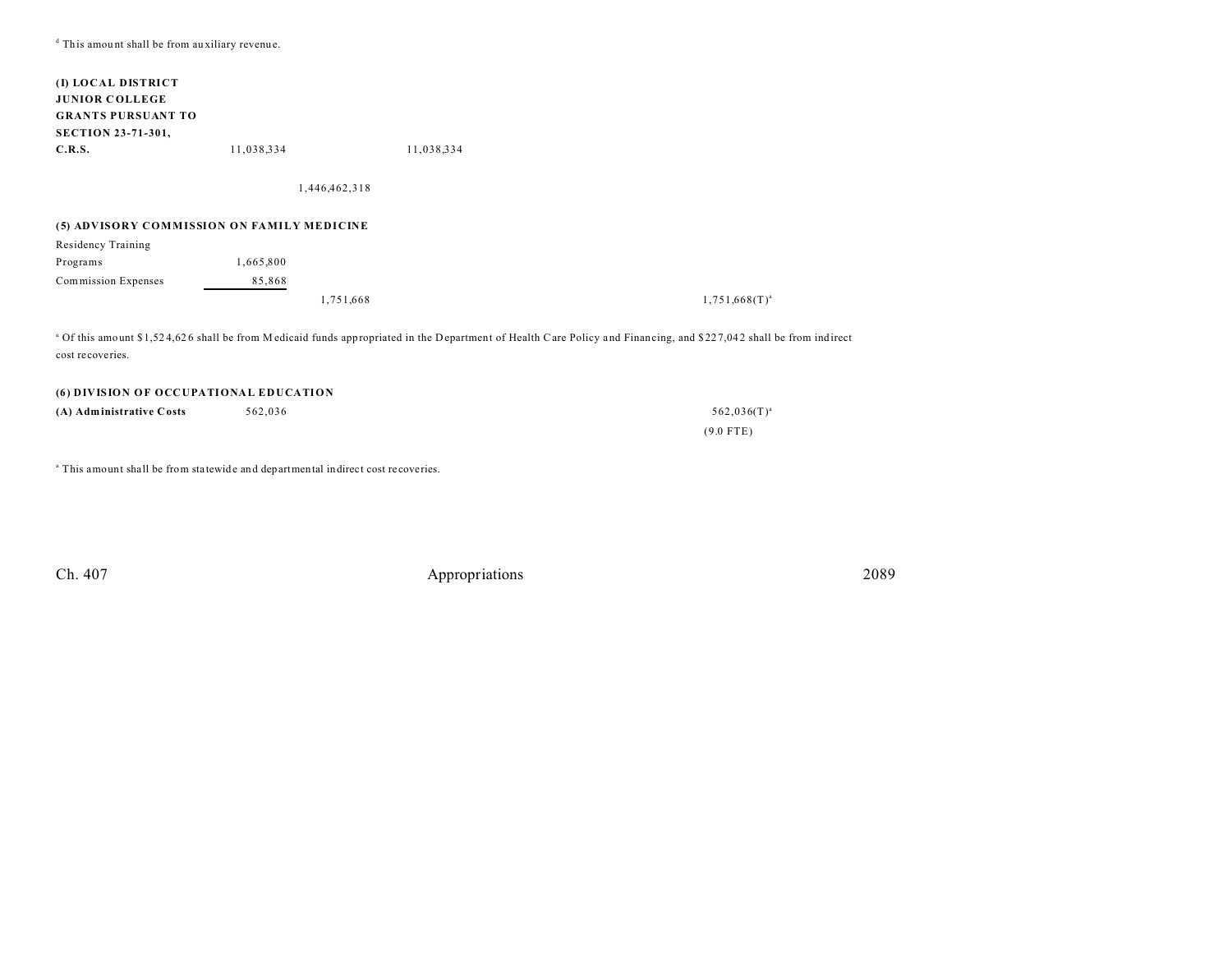| Ch. 407                                                                        |                           |              | 2090                          |                                                |                      |                                       |                         |  |  |
|--------------------------------------------------------------------------------|---------------------------|--------------|-------------------------------|------------------------------------------------|----------------------|---------------------------------------|-------------------------|--|--|
|                                                                                |                           |              |                               | <b>APPROPRIATION FROM</b>                      |                      |                                       |                         |  |  |
|                                                                                | ITEM &<br><b>SUBTOTAL</b> | <b>TOTAL</b> | <b>GENERAL</b><br><b>FUND</b> | <b>GENERAL</b><br><b>FUND</b><br><b>EXEMPT</b> | CASH<br><b>FUNDS</b> | CASH<br><b>FUNDS</b><br><b>EXEMPT</b> | FEDERAL<br><b>FUNDS</b> |  |  |
|                                                                                | $\mathbb S$               | $\mathbb S$  | $\mathbb{S}$                  | $\mathbb{S}$                                   | \$                   | $\mathbb{S}$                          | \$                      |  |  |
| (B) Colorado Vocational                                                        |                           |              |                               |                                                |                      |                                       |                         |  |  |
| <b>Act Distributions pursuant</b>                                              |                           |              |                               |                                                |                      |                                       |                         |  |  |
| to Section 23-8-102, C.R.S.                                                    | 20,138,153                |              |                               |                                                |                      | $20,138,153($ T) <sup>*</sup>         |                         |  |  |
|                                                                                | 19,742,390                |              |                               |                                                |                      | $19,742,390(T)^{a}$                   |                         |  |  |
|                                                                                |                           |              |                               |                                                |                      |                                       |                         |  |  |
| <sup>a</sup> This amount shall be a transfer from the Department of Education. |                           |              |                               |                                                |                      |                                       |                         |  |  |
| (C) Area Vocational School                                                     |                           |              |                               |                                                |                      |                                       |                         |  |  |
| Support                                                                        | 8,505,528                 |              | 8, 347, 871                   |                                                |                      | $157,657($ T) <sup>*</sup>            |                         |  |  |
|                                                                                |                           |              | 8,328,963                     |                                                |                      | $176,565(T)^{a}$                      |                         |  |  |
| <sup>a</sup> This amount shall be from indirect cost recoveries.               |                           |              |                               |                                                |                      |                                       |                         |  |  |
|                                                                                |                           |              |                               |                                                |                      |                                       |                         |  |  |
| (D) Sponsored Programs                                                         |                           |              |                               |                                                |                      |                                       |                         |  |  |
| (1) Administration                                                             | 2,134,459                 |              |                               |                                                |                      |                                       |                         |  |  |
|                                                                                | $(25.2$ FTE)              |              |                               |                                                |                      |                                       |                         |  |  |
| (2) Programs                                                                   | 14,817,697                |              |                               |                                                |                      |                                       |                         |  |  |
|                                                                                | 16,952,156                |              |                               |                                                |                      |                                       | 16,952,156              |  |  |
|                                                                                |                           |              |                               |                                                |                      |                                       |                         |  |  |
| (E) Colorado First<br><b>Customized Job Training</b>                           | 2,725,022                 |              |                               |                                                |                      | $2,725,022(T)^{a}$                    |                         |  |  |
|                                                                                |                           |              |                               |                                                |                      |                                       |                         |  |  |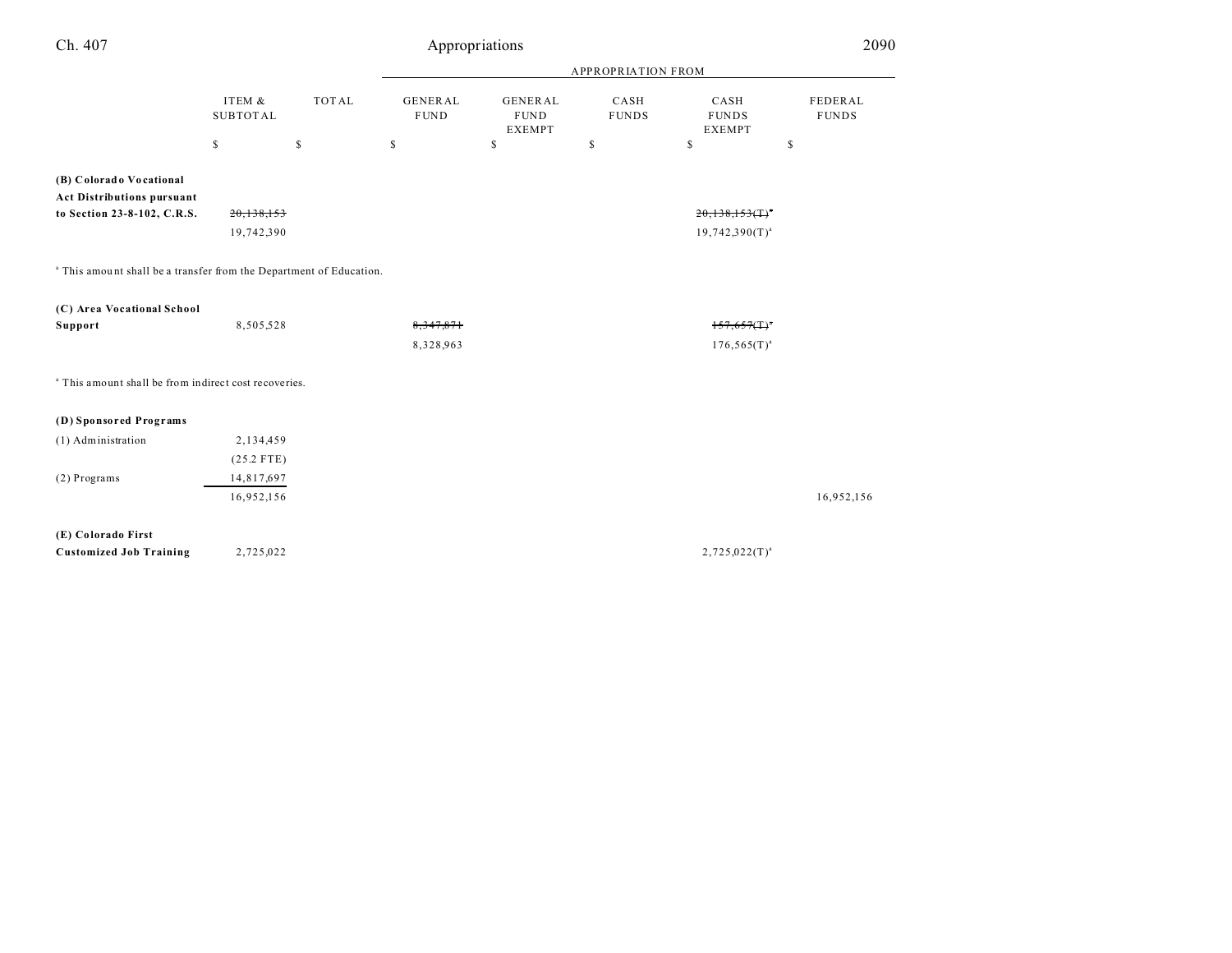<sup>a</sup> This amount shall be a transfer from the Governor's Office.

# 48,882,895

48,487,132

## **(7) AURARIA HIGHER EDUCATION CENTER45, 52**

| Administration    | 17,553,070    | $17,553,070(T)^{a}$ |
|-------------------|---------------|---------------------|
|                   | $(211.0$ FTE) |                     |
| Auxiliary Revenue | 50,000        | $50.000^{\circ}$    |
|                   | 17,603,070    |                     |

<sup>a</sup> This amount shall be from the appropriations for the State Board of Community Colleges and Occupational Education, the Trustees of the Metropolitan State College, and the Regents of the University of Colorado.

<sup>b</sup> This amount shall be from auxiliary revenue.

#### **(8) COUNCIL ON TH E ARTS**

| Program Costs                |             | 200,000 | 100,000     |            |                  | 100,000 |
|------------------------------|-------------|---------|-------------|------------|------------------|---------|
|                              |             |         | $(1.0$ FTE) |            |                  |         |
|                              |             |         |             |            |                  |         |
| (9) STATE HISTORICAL SOCIETY |             |         |             |            |                  |         |
| (A) Cumbres and Toltec       |             |         |             |            |                  |         |
| <b>Railroad Commission</b>   | 10,000      |         | 10,000      |            |                  |         |
|                              |             |         |             |            |                  |         |
| (B) Sponsored Programs       | 290,000     |         |             | $20,000^a$ | $50,000^{\circ}$ | 220,000 |
|                              | 390,000     |         |             |            | $150,000^b$      |         |
|                              | $(5.0$ FTE) |         |             |            |                  |         |
|                              |             |         |             |            |                  |         |
|                              |             |         |             |            |                  |         |

| 2091 |
|------|
|      |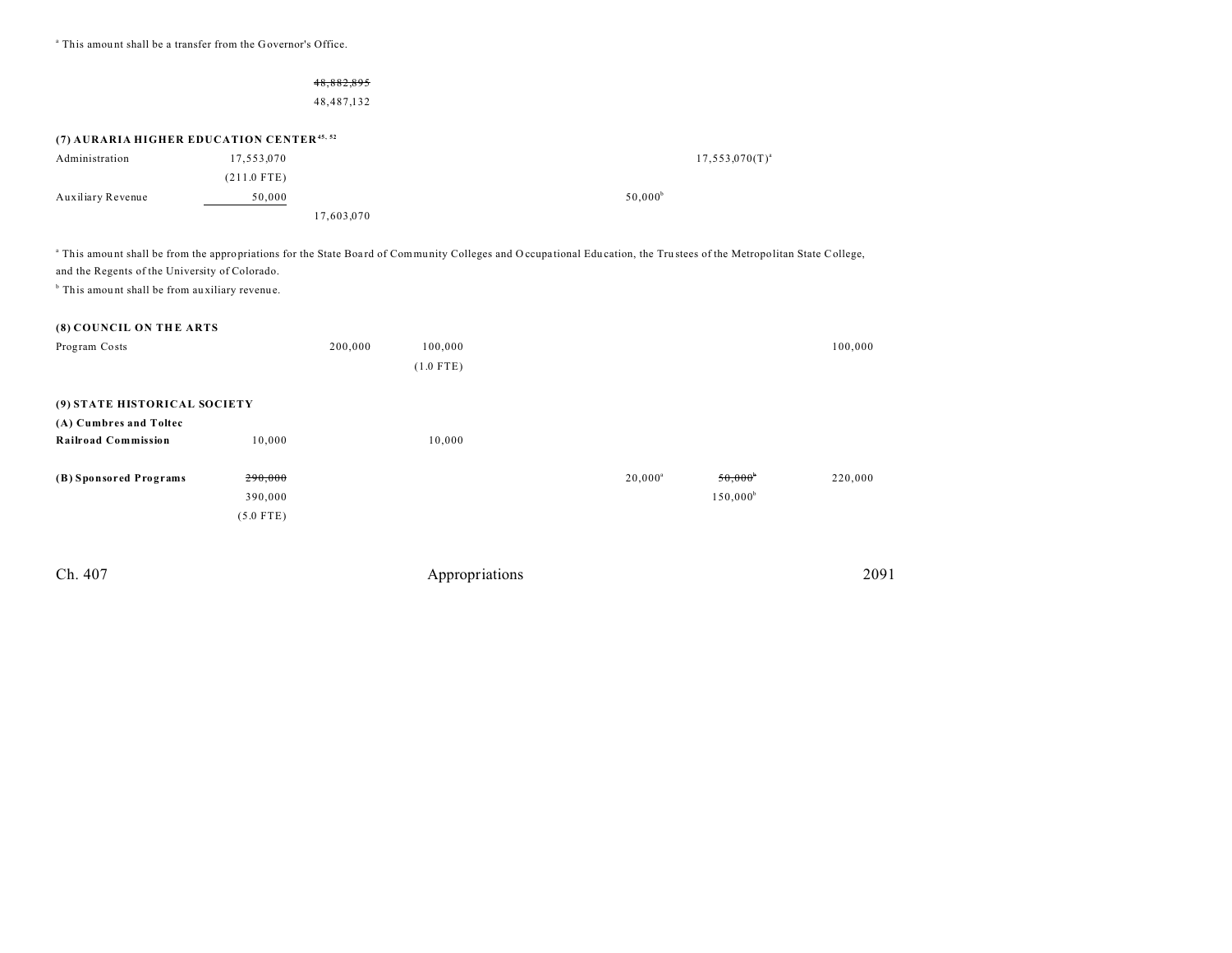| Ch. 407                                                                                                                                                                                                 |                           | Appropriations |                               |                                                |                      |                                       |                         |  |  |
|---------------------------------------------------------------------------------------------------------------------------------------------------------------------------------------------------------|---------------------------|----------------|-------------------------------|------------------------------------------------|----------------------|---------------------------------------|-------------------------|--|--|
|                                                                                                                                                                                                         |                           |                |                               | <b>APPROPRIATION FROM</b>                      |                      |                                       |                         |  |  |
|                                                                                                                                                                                                         | ITEM &<br><b>SUBTOTAL</b> | <b>TOTAL</b>   | <b>GENERAL</b><br><b>FUND</b> | <b>GENERAL</b><br><b>FUND</b><br><b>EXEMPT</b> | CASH<br><b>FUNDS</b> | CASH<br><b>FUNDS</b><br><b>EXEMPT</b> | FEDERAL<br><b>FUNDS</b> |  |  |
|                                                                                                                                                                                                         | \$                        | $\mathbb S$    | \$                            | <sup>\$</sup>                                  | \$                   | \$                                    | \$                      |  |  |
| <sup>a</sup> This amount shall be from grants and contracts with various sources of cash funds.                                                                                                         |                           |                |                               |                                                |                      |                                       |                         |  |  |
| <sup>b</sup> This amount shall be from grants and contracts with various sources of cash funds exempt.                                                                                                  |                           |                |                               |                                                |                      |                                       |                         |  |  |
| (C) Auxiliary Programs                                                                                                                                                                                  | 1,527,215                 |                |                               |                                                | $1,274,590^{\circ}$  | $252,625^b$                           |                         |  |  |
|                                                                                                                                                                                                         | $(14.5$ FTE)              |                |                               |                                                |                      |                                       |                         |  |  |
| <sup>a</sup> This amount shall be from museum shop sales, micro-photo services, public education programs, membership and publication services, traveling exhibits, rentals, and<br>special event fees. |                           |                |                               |                                                |                      |                                       |                         |  |  |
| <sup>b</sup> This amount shall be from donations and gifts.                                                                                                                                             |                           |                |                               |                                                |                      |                                       |                         |  |  |
| (D) Gaming Revenue                                                                                                                                                                                      |                           |                |                               |                                                |                      |                                       |                         |  |  |
| Gaming Cities Distribution                                                                                                                                                                              | 5,511,275                 |                |                               |                                                |                      | 5,511,275 <sup>a</sup>                |                         |  |  |
| Statewide Preservation Grant                                                                                                                                                                            |                           |                |                               |                                                |                      |                                       |                         |  |  |
| Program                                                                                                                                                                                                 | 18,252,034                |                |                               |                                                |                      | 18,252,034 <sup>ª</sup>               |                         |  |  |
|                                                                                                                                                                                                         | $(18.0$ FTE)              |                |                               |                                                |                      |                                       |                         |  |  |
| Society Museum and                                                                                                                                                                                      |                           |                |                               |                                                |                      |                                       |                         |  |  |
| <b>Preservation Operations</b>                                                                                                                                                                          | 5,222,602                 |                |                               |                                                | 699,535 <sup>b</sup> | 3,793,067 <sup>a</sup>                | 730,000                 |  |  |
|                                                                                                                                                                                                         | $(89.9$ FTE)              |                |                               |                                                |                      |                                       |                         |  |  |
|                                                                                                                                                                                                         | 28,985,911                |                |                               |                                                |                      |                                       |                         |  |  |

a These amounts shall be from Limited Gaming Revenues deposited in the State Historical Fund, pursuant to Section 12-47.1-1201, C.R.S.

<sup>b</sup> This amount shall be from museum admission fees, user charges and other sources of cash funds.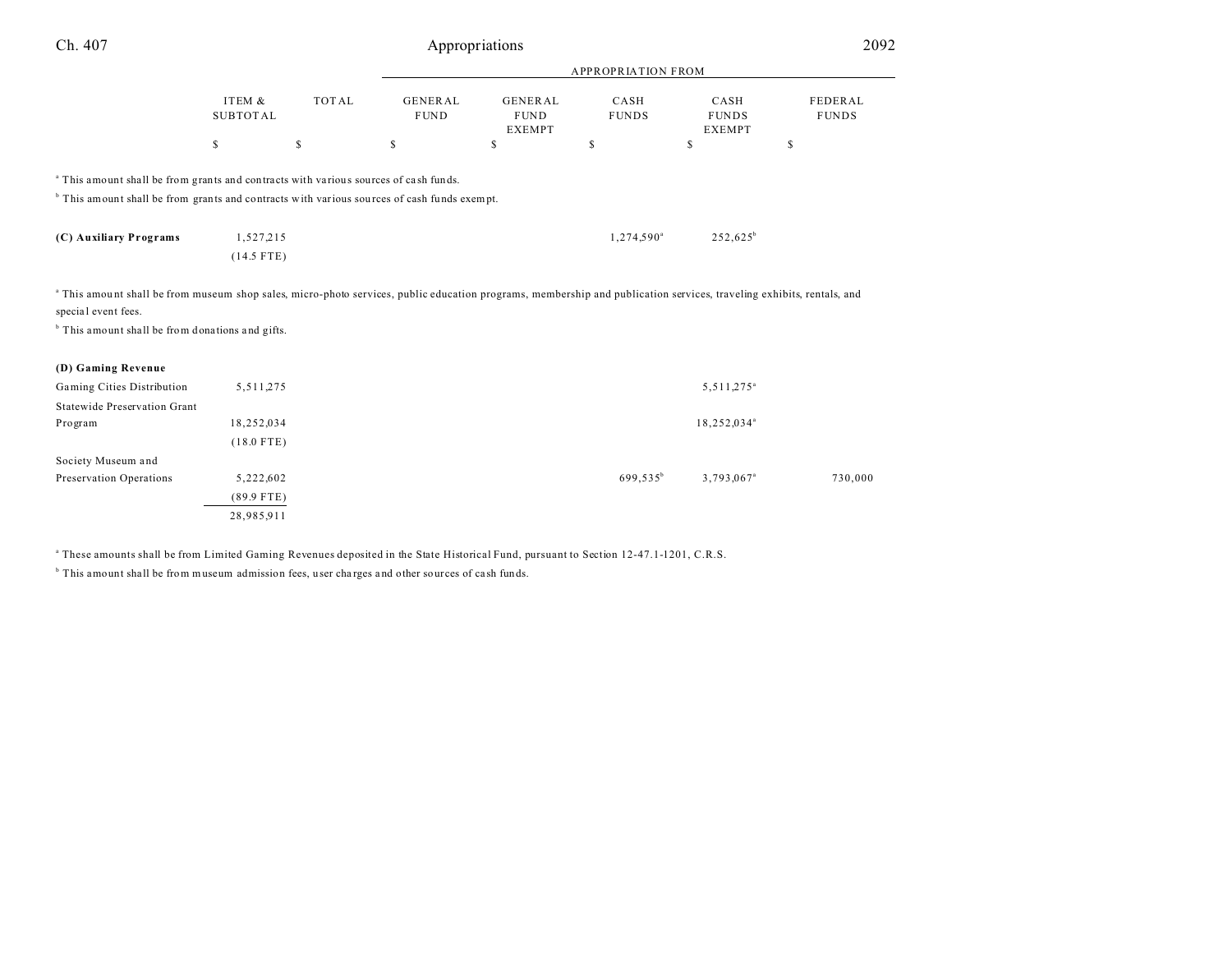### 30,813,126 30,913,126

#### **TOTALS PART VI**

| (HIGHER EDUCATION) <sup>2,</sup> |                            |               |                            |                           |              |
|----------------------------------|----------------------------|---------------|----------------------------|---------------------------|--------------|
|                                  | <del>\$1,656,274,544</del> | \$591.513.165 | <del>\$959,429,852</del> ° | \$86,029,229"             | \$19,302,298 |
|                                  | \$1.655.955.107            | \$591.494.257 | \$959,429,847 <sup>a</sup> | \$85,728,705 <sup>a</sup> |              |

<sup>a</sup> Of these amounts,  $\frac{648}{340}$ ,  $\frac{579}{347}$ ,  $\frac{940}{355}$  contains a (T) notation and \$2,000,000 contains an (L) notation.

**FOOTNOTES** -- The following statements are referenced to the numbered footnotes throughout section 2.

2 (Governor lined through this provision. See L. 20 03 , p. 355 1.)

- 3 All Departments, Totals -- The General Assembly requ ests that copies of all reports requested in other footnotes contained in this act be delivered to the Joint Budget Committee and the majority and minority leadership in each house of the General Assembly. Each principal department of the sta te sha ll produce its ru les in an electronic format that is su itable for public access throug h electronic means. Such rules in such format shall be submitted to the Office of Legislative Legal Services for publishing on the Internet. It is the intent of the General Assembly that this be done within existing resources.
- 15 (Governor lined through this provision. See L. 20 03 , p. 355 5.)
- 29 (Governor lined through this provision. See L. 20 03 , p. 356 0.)
- 45 (Governor lined through this provision. See L. 20 03 , p. 356 5.)
- 46 (Governor lined through this provision. See L. 20 03 , p. 356 5.)